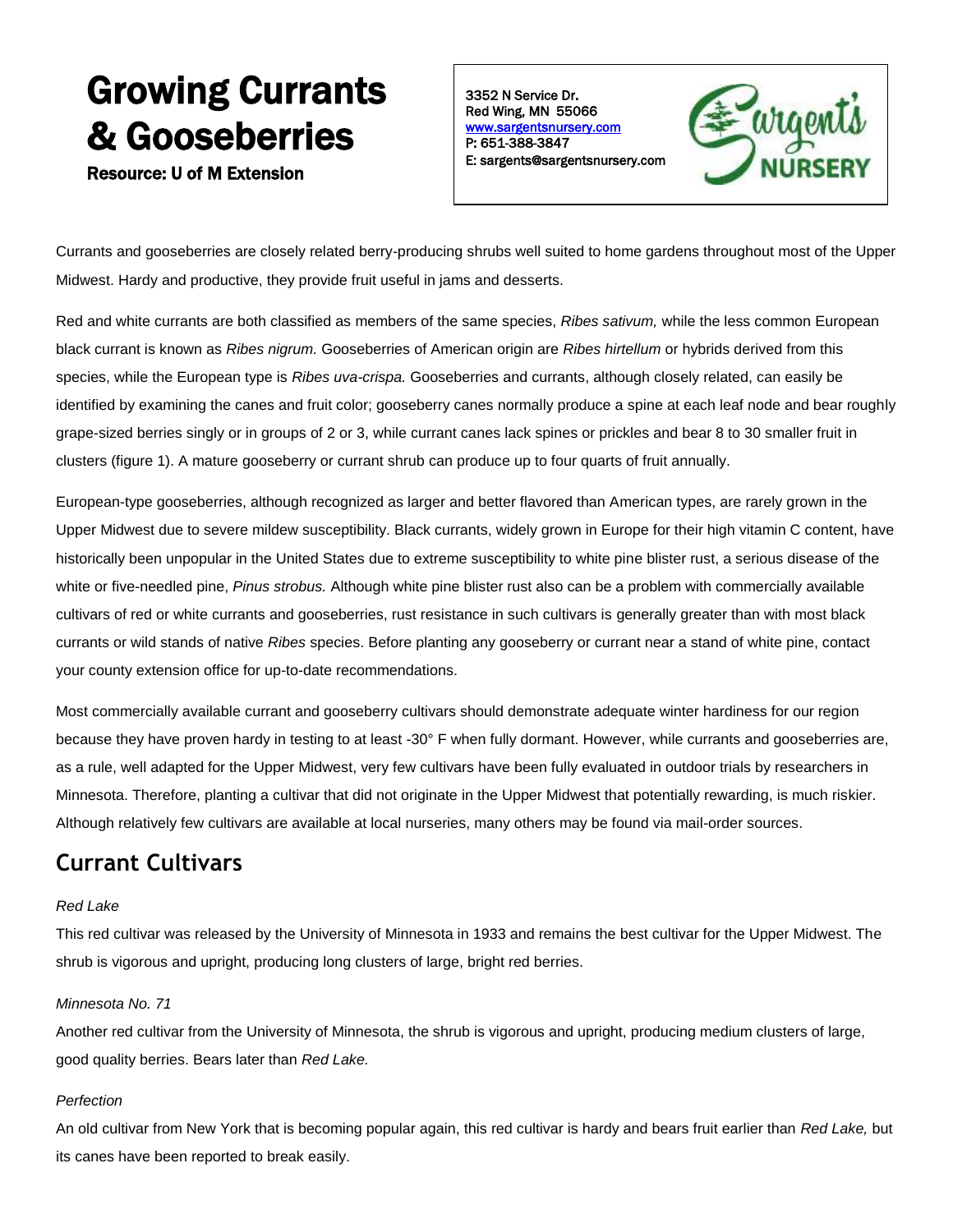#### *Viking*

This little-grown hybrid of European origin is especially resistant to white pine blister rust and may be useful where this disease is a problem.

#### *Consort*

This Canadian black currant cultivar is resistant to white pine blister rust and is worthy of trial in the Upper Midwest.

### **Gooseberry Cultivars**

#### *Colossal*

Originating as a seedling from a European-type gooseberry, this cultivar was selected in Mankato, Minnesota. Fruit are very large, up to 1.5" in diameter, and are deep red when fully mature. *Colossal* has been reported to be vigorous, hardy, and, despite its European ancestry, tolerant of disease.

#### *Pixwell*

This introduction from North Dakota bears fruit in small clusters and has few thorns, making the medium-sized, pinkish berries easy to harvest.

#### *Welcome*

A cultivar released by the University of Minnesota in 1957, *Welcome* is very hardy, has few spines, and produces dull red fruit of somewhat larger size than *Pixwell.* 

#### *Hinnomake Red*

A newer cultivar from Finland, *Hinnomake Red* is reported to be mildew resistant and productive with flavor superior to American hybrids.

Finally, *Jostaberry* is a black currant-gooseberry cross that combines the characteristics of its parents. A vigorous shrub that produces large, black currant-like berries singly, it is currently under testing at the University of Minnesota.

### **Site Requirements**

Currants and gooseberries are highly tolerant of less-than-perfect sites. Although full sun will result in the healthiest, most productive planting, the shrubs can perform quite well on as little as half-day sun. A soil pH of 5.5 to 7 (moderately acidic to neutral) is optimal, but growth is fine in alkaline soils as well. Because named cultivars have root systems that are fibrous and shallow, they do not tolerate dry sites without supplemental water. Keep in mind that trees not only cast shade, but compete for water and nutrients as well; a planting location beyond the canopy of shade trees is preferable.

Because currants and gooseberries bloom very early in spring, their flowers are susceptible to late-season freezes; temperatures below approximately 28° F can cause damage that will significantly decrease yield. Therefore, a site that warms up more slowly in spring is preferable to a quick-warming location that encourages the plant to get off to too early a start. Northfacing slopes and sites that experience winter shade would both work well.

If possible, prepare your planting site the fall before you actually plant. Because currants and gooseberries do not perform well under dry or waterlogged conditions, most soils will benefit from the addition of organic material such as shredded peat or compost before planting. Rid the proposed planting site of all perennial weeds as they are much more difficult to control after planting. Test your soil for pH and nutrient needs; professional soil testing may be done through your county extension office.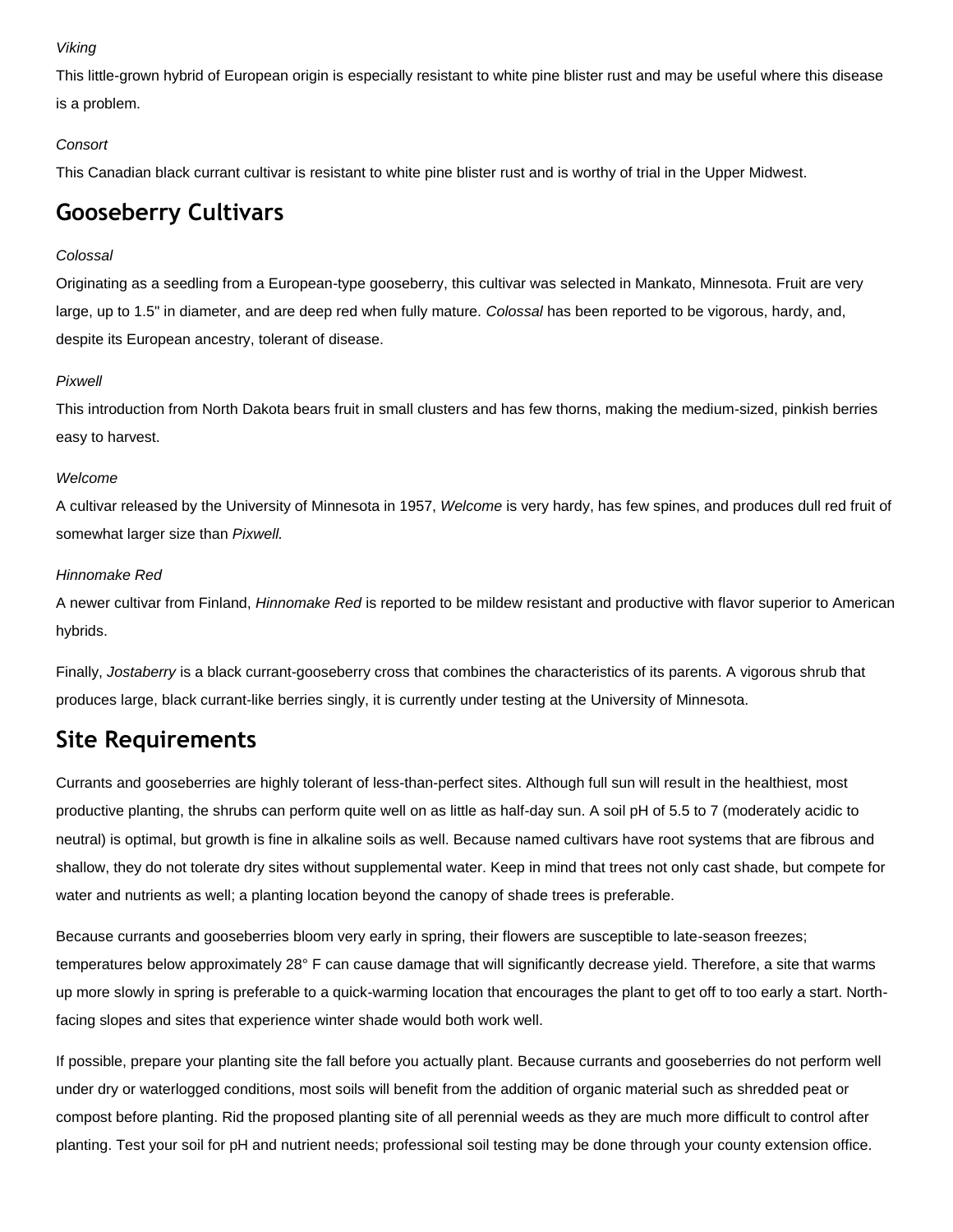### **Planting**

Plants ordered from mail-order sources are usually sent bare-root, while those purchased from a local nursery may either be bare-root or potted. Because you want your new shrubs to become established before the onset of hot weather, set out either bare-root or potted plants in spring as soon as the soil can be worked; do not be afraid to plant early in the season, as even a plant that is beginning to leaf out can tolerate temperatures as cold as 19° F. When handling bare-root plants, make certain to keep the plants cool and moist until they go into the ground; the delicate root systems must not be allowed to dry or become waterlogged. Just before planting, soak the roots of bare-root plants in a bucket of clean water for three to four hours.

Currants and gooseberries should be planted at least an inch deeper than they were in the nursery, in holes deeper and wider than their root systems. If lower canes are covered with soil to a depth of two to three buds, this will encourage a larger root system and the development of numerous renewal canes, a strategy that will maximize the useful lifespan of the plant. Plants may be spaced as close as three feet apart for a hedge-type system in rows at least six feet apart. Black currants are more vigorous and should be spaced four to five feet apart in rows at least eight feet apart. Currants and gooseberries are self-fertile, but research suggests that planting more than one cultivar results in better yields.

After planting, prune all canes back to four to six above-ground buds; the resulting low bud count encourages the development of vigorous new canes. At planting time you should also provide two to four inches of an organic mulch such as wood chips, pine needles, or compost. Mulching cools the soil, conserves water and suppresses weeds, actions that are preferable in a partially shaded site and essential in a sunny spot. Beginning the year after planting, renew mulch annually. If you use a low-nitrogen mulch such as wood chips or sawdust, you may need to apply extra nitrogen at fertilization. Signs of nitrogen deficiency include yellowing leaves (older leaves yellow first) and poor growth.

### **Care and Pruning**

Fertilize currants and gooseberries in early spring, before growth begins. Depending on the vigor of last year's growth, apply ¼ to ½ pound of a balanced fertilizer (the ratio of nitrogen: phosphorus: potassium is indicated by the numbers on the bag; look for three numbers that are the same or close to it, such as 10–10–10) per bush. Apply fertilizer in a band around each bush, working it lightly into the soil from near the canes to a foot or so beyond the branch tips. A composted material rich in nitrogen, such as manure, also makes an excellent fertilizer and may be substituted for a balanced synthetic fertilizer. Because composted materials release their nutrients more slowly than synthetic fertilizers, apply such materials in late fall.

You should prune established currant and gooseberry shrubs to encourage vigor and fruit production, improve sun penetration into the bush, and maintain good air circulation to minimize disease. During the first three years of growth, allow four or five canes to develop per year, removing only weak or damaged wood. Beginning in the fourth year, prune out the oldest wood annually in early spring before growth begins. In addition, remove any weak new growth. A mature bush should have 9 to 12 canes once pruning is completed. Fruit is produced on one-, two-, and three-year-old wood.

### **Harvesting**

There is no simpler way to tell when currants and gooseberries are ripe than to monitor the color and flavor of the fruits as they develop. When using the fruit for jam, you should harvest it before it is fully ripe so that natural fruit pectin levels will be higher. Cool picked fruit quickly, placing it in covered containers or closed bags to maintain humidity levels and prevent drying when storing fruit in a frost-free refrigerator. Promptly cooled berries will keep in the refrigerator for up to several weeks.